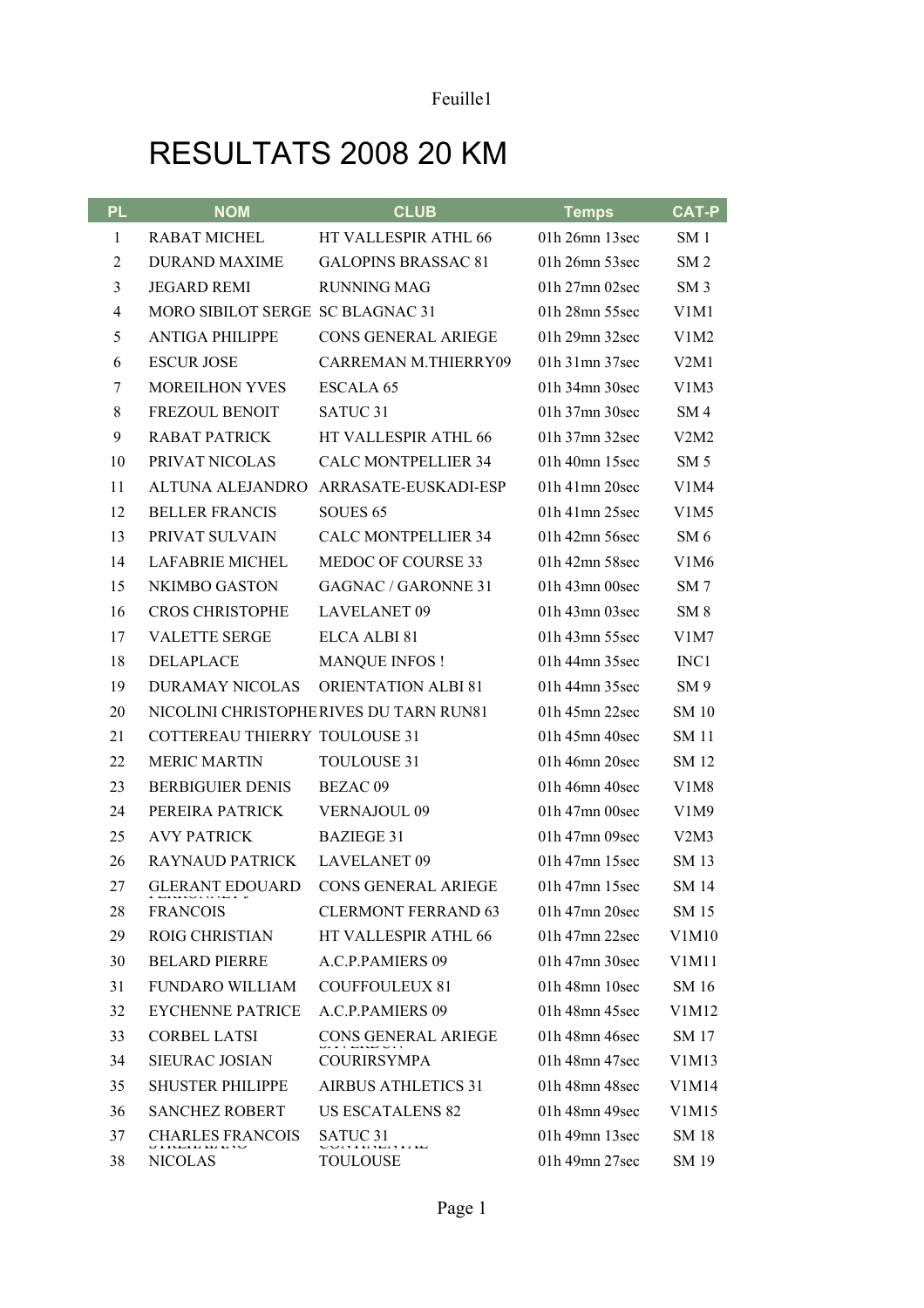| 39 | <b>NARDIN J-LOUIS</b>    | <b>AC AUTERIVE 31</b>                 | 01h 49mn 28sec   | V1M16           |
|----|--------------------------|---------------------------------------|------------------|-----------------|
| 40 | HULLOT DANIEL            | <b>TRI 31</b>                         | 01h 49mn 29sec   | V1M17           |
| 41 | <b>ALEXANDRE</b>         | <b>ALBI 81</b>                        | 01h 49mn 40sec   | <b>SM 20</b>    |
| 42 | <b>BRAZET FR2D2RIC</b>   | AQUASPORTSTSYPRIEN66                  | $01h$ 50mn 20sec | V1M18           |
| 43 | <b>LASTAPIS MATTHIEU</b> | <b>TOULOUSE 31</b>                    | 01h 52mn 00sec   | SM 21           |
| 44 | <b>DARASSE DONATIEN</b>  | TOULOUSE 31                           | 01h 52mn 20sec   | EM 1            |
| 45 | <b>BASSE BERNARD</b>     | REYD'R 86                             | 01h 52mn 29sec   | V1M19           |
| 46 | <b>SEIGNEURIE ANDRE</b>  | ST LYS 31                             | 01h 53mn 19sec   | V2M4            |
| 47 | HUILLET BERNARD          | <b>BENAC 09</b>                       | 01h 53mn 30sec   | SM 22           |
| 48 | <b>SHUSTER CEDRIC</b>    | <b>AIRBUS ATHLETICS 31</b>            | 01h 53mn 40sec   | EM <sub>2</sub> |
| 49 | <b>MAHI PATRICE</b>      | <b>EAUNES 31</b>                      | 01h 54mn 07sec   | SM 23           |
| 50 | <b>BANDU SEBASTIEN</b>   | <b>US ESCATALENS 82</b>               | 01h 54mn 20sec   | <b>SM 24</b>    |
| 51 | MESTRES DIDIER           | HT VALLESPIR ATHL 66                  | 01h 54mn 40sec   | V1M20           |
| 52 | JOE<br>ن با با با با با  | <b>LAVELANET 09</b>                   | 01h 55mn 00sec   | V2M5            |
| 53 | <b>CHRISTOPH</b>         | <b>CONS GENERAL ARIEGE</b>            | 01h 55mn 05sec   | V1M21           |
| 54 | <b>ANGLADE ROMAIN</b>    | <b>CINTEGABELLE 31</b>                | 01h 55mn 30sec   | SM 25           |
| 55 | <b>LALMI ELIE</b>        | PIBRAC 31                             | 01h 55mn 54sec   | SM 26           |
| 56 | <b>MAUREL JACQUES</b>    | <b>EAUNES 31</b>                      | 01h 56mn 38sec   | V2M6            |
| 57 | <b>VIATGE GHISLAIN</b>   | <b>AIRBUS ATHLETICS 31</b>            | 01h 57mn 30sec   | V1M22           |
| 58 | <b>AUBOUIN DIDIER</b>    | PAYS MELLOIS 79                       | $01h$ 57mn 31sec | V1M23           |
| 59 | NAISSANT ANDRE           | MEDOC OF COURSE 33                    | 01h 57mn 32sec   | V1M24           |
| 60 | <b>FRANCOIS</b>          | <b>SAVERDUN 09</b>                    | 01h 57mn 33sec   | SM 27           |
| 61 | PRE DENIS                | CE AIRCELLE TOULOUSE                  | 01h 57mn 34sec   | SM 28           |
| 62 | <b>CASTEX ALAIN</b>      | ABS ABSOLU RAID 31                    | 01h 57mn 35sec   | V1M25           |
| 63 | <b>BARBE FLORENT</b>     | <b>GARDOUCHE 31</b>                   | 01h 58mn 22sec   | SM 29           |
| 64 |                          | GADANHO SANDRINE ST ANTONINNOBLEVAL82 | 01h 58mn 23sec   | SF 1            |
| 65 | <b>FAURY J-MICHEL</b>    | AQUASPORTSTSYPRIEN66                  | 01h 58mn 24sec   | V1M26           |
| 66 | ROBERT FREDERIC          | VERNET 31                             | 01h 58mn 25sec   | V1M27           |
| 67 | <b>MARTINEZ LOUIS</b>    | SPIRIDON COUSERANS09                  | 01h 58mn 26sec   | V1M28           |
| 68 | <b>FAVRAIS PHILIPPE</b>  | SALSA 31                              | 01h 58mn 27sec   | V1M29           |
| 69 | <b>CAILLET PHILIPPE</b>  | <b>BONNAC 09</b>                      | 01h 58mn 28sec   | V1M30           |
| 70 | <b>GRANDIN FLORIAN</b>   | <b>GOMETZ LA VILLE 91</b>             | 01h 58mn 29sec   | JM 1            |
| 71 | <b>BAZIN THIERRY</b>     | <b>BLAGNAC 31</b>                     | 01h 58mn 30sec   | V1M31           |
| 72 | <b>BRANDIBAS DANIEL</b>  | <b>ATHLE 632 31</b>                   | 01h 58mn 31sec   | V1M32           |
| 73 | <b>DARMIGNI ERIC</b>     | <b>TOULOUSE 31</b>                    | 01h 59mn 28sec   | <b>SM 30</b>    |
| 74 | SANTAMARIA HENRI         | PERPIGNAN 66                          | 01h 59mn 50sec   | V1M33           |
| 75 | <b>BAUZOU MICHEL</b>     | SPIRIDON COUSERANS09                  | 02h 00mn 05sec   | V2M7            |
| 76 | <b>MAFFER LAURENT</b>    | VILLENEUVE TOLOSANE                   | 02h 00mn 06sec   | V1M34           |
| 77 | <b>COMBAREL YVAN</b>     | STERELA 31                            | 02h 00mn 07sec   | SM 31           |
| 78 |                          | LESTRADE CAROLINE CONS GENERAL ARIEGE | 02h 00mn 08sec   | SF <sub>2</sub> |
| 79 | <b>MAUDUIT FERDERIC</b>  | <b>NARBONNE 11</b>                    | 02h 00mn 09sec   | SM 32           |
| 80 | <b>ADOUE DENIS</b>       | <b>ATHLE 632 31</b>                   | 02h 00mn 10sec   | V1M35           |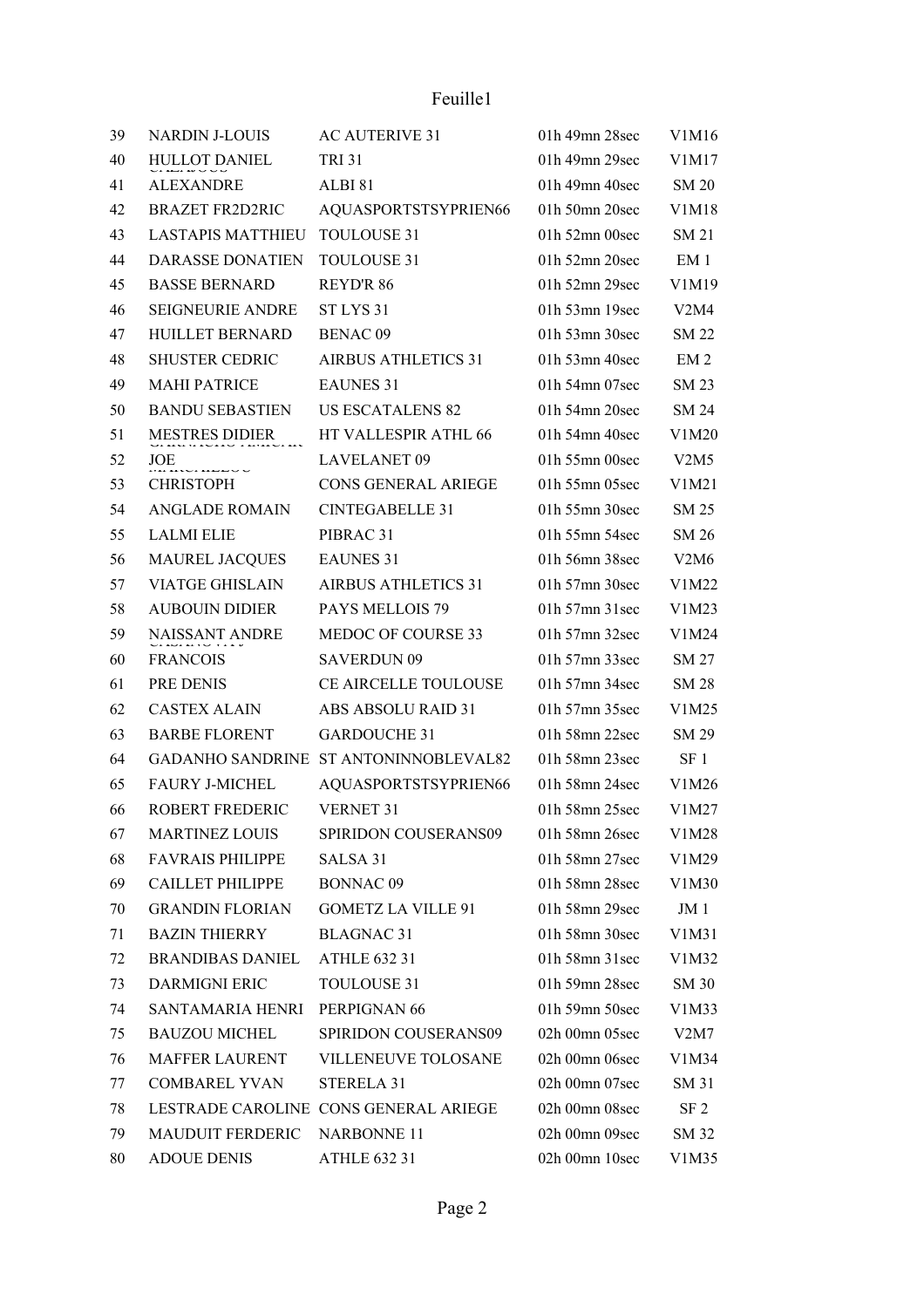| 81  | <b>MALLOL CHRISTIAN</b>  | RIVES DU TARN RUN81                     | 02h 00mn 11sec     | V1M36            |
|-----|--------------------------|-----------------------------------------|--------------------|------------------|
| 82  |                          | PRECIGOUT FREDERIC STJULIEN GRASCAPOU09 | 02h 00mn 50sec     | SM 33            |
| 83  | PEREZ INCARNITA          | ALBI <sub>81</sub>                      | 02h 00mn 51sec     | V <sub>1F1</sub> |
| 84  | <b>VIDAL PATRICK</b>     | <b>TOURNEFEUILLE 31</b>                 | 02h 00mn 52sec     | V1M37            |
| 85  | <b>ALOZY ALBAN</b>       | <b>BASTIDE DE SEROU 09</b>              | 02h 00mn 53sec     | EM <sub>3</sub>  |
| 86  | ROUQUIER GERALD          | MAUGUIO 34                              | 02h 02mn 37sec     | SM 34            |
| 87  | <b>ARNAUD YVAN</b>       | NO FINISH LINE 06                       | 02h 02mn 38sec     | SM 35            |
| 88  | LEBLANC J-PAUL           | <b>ATHLE 632 31</b>                     | $02h$ 02mn 39sec   | V1M38            |
| 89  | <b>CARQUET GERARD</b>    | PORTET TRIATHLON 31                     | 02h 02mn 57sec     | V1M39            |
| 90  | <b>SANABRE J-MARC</b>    | <b>CALC MONTPELLIER 34</b>              | $02h$ 03mn $10sec$ | V1M40            |
| 91  | <b>SOULIE JEROME</b>     | CONS GENERAL ARIEGE                     | 02h 03mn 15sec     | SM 36            |
| 92  | ORTEGA MANUEL            | A.C.P.PAMIERS 09                        | $02h$ 03mn 20sec   | V1M41            |
| 93  | PALLOT CATHY             | NIMES TRAIL ATTITUDE                    | $02h$ 03mn $21sec$ | SF <sub>3</sub>  |
| 94  | <b>CLAUSSE BRUNO</b>     | <b>EAUNES EST LA-31</b>                 | 02h 03mn 22sec     | SM 37            |
| 95  | MEUNIER FRANCOIS         | PEC-ITTEUIL 86                          | $02h$ 03mn 40sec   | V2M8             |
| 96  | <b>CARLE REMI</b>        | <b>ESPERE 46</b>                        | 02h 04mn 08sec     | SM 38            |
| 97  | <b>OLIVE SYLVIE</b>      | HT VALLESPIR ATHL 66                    | 02h 04mn 20sec     | SF 4             |
| 98  | <b>HURE MICHEL</b>       | MONTAIGUT / SAVE 31                     | $02h$ 04mn $21sec$ | V1M42            |
| 99  | <b>CHESNEL CLAUDE</b>    | <b>CLUB AMIEZ 31</b>                    | $02h$ 04mn 40sec   | V2M9             |
| 100 | <b>WOHMANN DENIS</b>     | FOIX 09                                 | $02h$ 04mn 41sec   | SM 39            |
| 101 | <b>ROCHE ALAIN</b>       | <b>TOULOUSE 31</b>                      | 02h 04mn 42sec     | V1M43            |
| 102 | <b>ESTEBE GERALD</b>     | FOIX 09                                 | 02h 04mn 43sec     | SM 40            |
| 103 | <b>GUERILLON ARNAUD</b>  | <b>ESCALQUENS 31</b>                    | 02h 04mn 44sec     | SM 41            |
| 104 | RAJON LIONEL             | ST GENIX / GUIERS 73                    | 02h 05mn 14sec     | V1M44            |
| 105 | A FRA                    | <b>TOULOUSE 31</b>                      | 02h 05mn 30sec     | SM 42            |
| 106 | <b>BRISBARRE MARTIN</b>  | TOULOUSE 31                             | 02h 06mn 05sec     | SM 43            |
| 107 | <b>THALAMAS ERIC</b>     | TALCS LUZENAC 09                        | 02h 06mn 06sec     | V1M45            |
| 108 | <b>TSCHAEN PATRICK</b>   | <b>PUYLOUBIER NATURE 13</b>             | 02h 06mn 35sec     | V1M46            |
| 109 | <b>SOUBRIER JOEL</b>     | FOIX 09                                 | 02h 07mn 00sec     | SM 44            |
| 110 | <b>MARTY ERIC</b>        | HT VALLESPIR ATHL 66                    | 02h 07mn 05sec     | V1M47            |
| 111 | <b>MARAL GREGOIRE</b>    | <b>SEYSSES 31</b>                       | 02h 07mn 06sec     | SM 45            |
| 112 | <b>BARERE PATRICK</b>    | <b>ACM RUNNING CLUB 31</b>              | 02h 07mn 35sec     | V2M10            |
| 113 | <b>FAGNOUX THIERRY</b>   | MEDOC OF COURSE 33                      | 02h 07mn 36sec     | SM 46            |
| 114 | <b>MARSAL JEAN</b>       | <b>SAINT ESTEVE</b>                     | 02h 07mn 37sec     | V3M1             |
| 115 | <b>CLUZEL FRANCIS</b>    | <b>SALTA BARTAS 48</b>                  | 02h 08mn 00sec     | V1M48            |
| 116 | <b>SANCHEZ DIDIER</b>    | PLAISANCE TOUCH 31                      | 02h 08mn 10sec     | SM 47            |
| 117 | <b>GINIERES BEATRICE</b> | <b>CONS GENERAL ARIEGE</b>              | 02h 09mn 05sec     | V1F2             |
| 118 | <b>BOUSCAUD GAEL</b>     | <b>MONTESQUIEU 82</b>                   | 02h 09mn 11sec     | SM 48            |
| 119 | PMIES VINCENT            | <b>CAF ARIEGE</b>                       | 02h 09mn 39sec     | SM 49            |
| 120 | CAQUINEAU ROMAIN         | TOULOUSE 31                             | 02h 09mn 48sec     | SM 50            |
| 121 | <b>VERSCHAETE DANY</b>   | <b>MONTASTRUC 31</b>                    | 02h 09mn 49sec     | V1M49            |
| 122 | <b>MASSAT MELODIE</b>    | SPIE COMMUNICATION31                    | 02h 09mn 50sec     | SF 5             |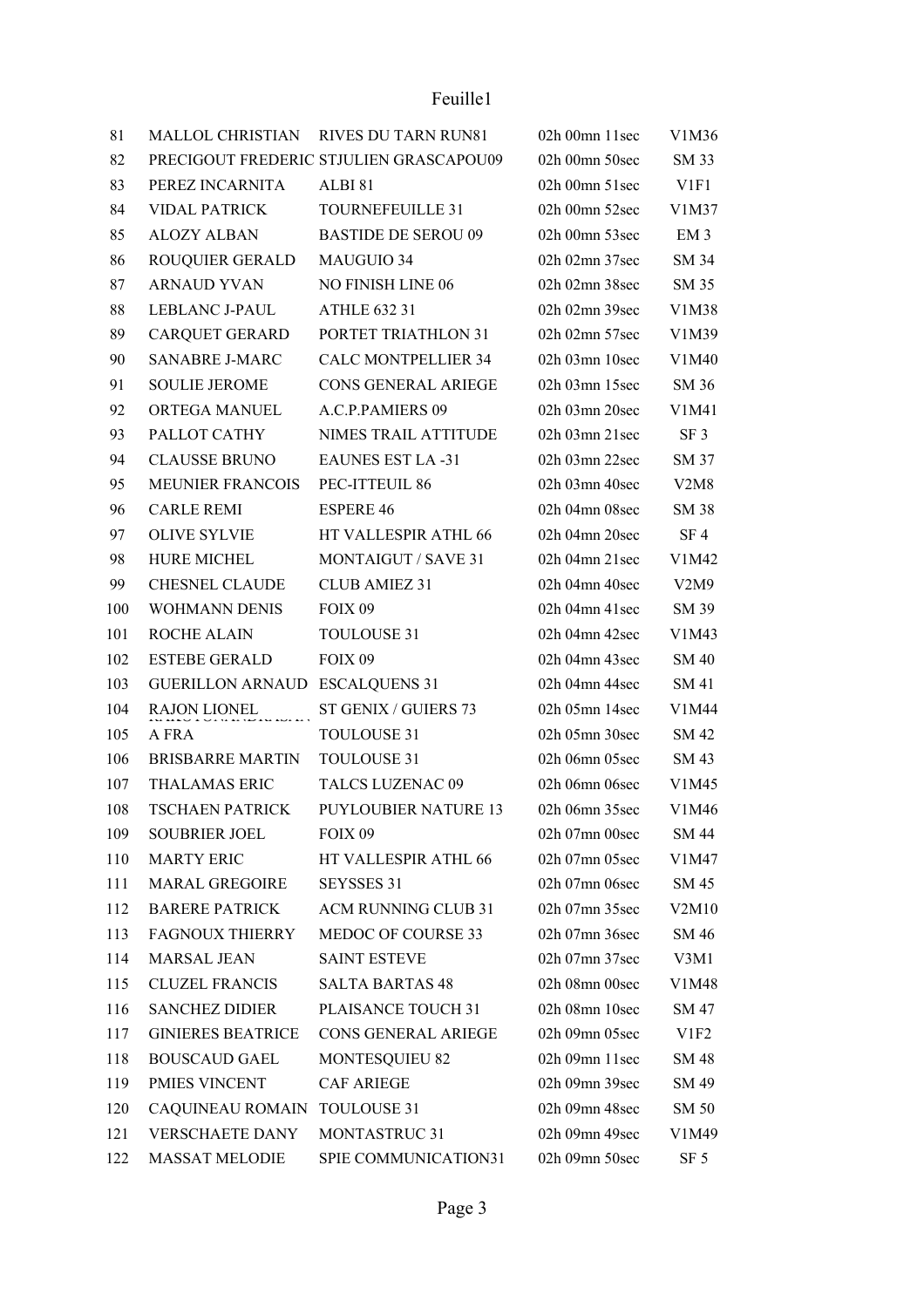| 123 | <b>VABRE CHIRSTIAN</b>       | SPIE COMMUNICATION31       | 02h 09mn 51sec     | V2M11            |
|-----|------------------------------|----------------------------|--------------------|------------------|
| 124 | <b>MASSAT CLAUDE</b>         | SPIE COMMUNICATION31       | 02h 09mn 52sec     | V1M50            |
| 125 | <b>ALVES PHILIPPE</b>        | TOULOUSE                   | 02h 10mn 04sec     | V1M51            |
| 126 | <b>BROYER JOACHIM</b>        | <b>AIRBUS ATHLETICS 31</b> | 02h 10mn 05sec     | V1M52            |
| 127 | <b>BOUVIER THIERRY</b>       | MURET 31                   | 02h 10mn 06sec     | V1M53            |
| 128 | <b>SENTUCQ J-PIERRE</b>      | SPIRIDON COUSERANS09       | 02h 10mn 07sec     | V1M54            |
| 129 | PORTOLAN CELINE              | <b>AC AUTERIVE 31</b>      | 02h 10mn 30sec     | SF 6             |
| 130 | <b>BEIS JACQUES</b>          | PAC BORDEAUX 33            | 02h 10mn 31sec     | V2M12            |
| 131 | <b>BOURGOIN GILDAS</b>       | TETE D ENCLUME FOIX        | 02h 10mn 32sec     | SM 51            |
| 132 | <b>LAURENT</b>               | TETE ENCLUME CREW 66       | 02h 10mn 33sec     | SM 52            |
| 133 | <b>GAILLARD LAURENT</b>      | <b>MANQUE INFOS!</b>       | 02h 10mn 34sec     | INC <sub>2</sub> |
| 134 | <b>GONTIER VICTOR</b>        | TETE ENCLUME CREW 66       | 02h 10mn 35sec     | SM 53            |
| 135 | <b>RIOU BENJAMIN</b>         | TETE D ENCLUME FOIX        | 02h 10mn 36sec     | SM 54            |
| 136 | <b>BEIS JACQUES</b>          | PAC BORDEAUX 33            | 02h 10mn 37sec     | V2M13            |
| 137 | <b>OLIVE J-JACQUES</b>       | CA BIRAC 82                | 02h 11mn 00sec     | V1M55            |
| 138 | PRIVAT CHARLES               | <b>MENDE 48</b>            | $02h$ 11mn $01sec$ | V1M56            |
| 139 | SZYJEWSKI DAVIC              | <b>GRAND RAID 73</b>       | 02h 11mn 02sec     | SM 55            |
| 140 | <b>SALUDAS DENIS</b>         | <b>TOULOUSE 31</b>         | 02h 11mn 29sec     | V2M14            |
| 141 | <b>LARTIGUE PIERRE</b>       | TOULOUSE TRIATHLON31       | 02h 11mn 40sec     | V1M57            |
| 142 | <b>SOLER ANDRE</b>           | SPIRIDON COUSERANS09       | 02h 11mn 41sec     | V3M2             |
| 143 | PRIVAT NATHALIE              | <b>MONTPELLIER 34</b>      | 02h 11mn 42sec     | SF <sub>7</sub>  |
| 144 | <b>CHARRY JOEL</b>           | MURET 31                   | 02h 11mn 43sec     | V1M58            |
| 145 | <b>CHARRIER DIDIER</b>       | <b>FROUZINS 31</b>         | 02h 11mn 44sec     | V1M59            |
| 146 | MOLINERO OLIVIER             | <b>TOULOUSE 31</b>         | 02h 12mn 35sec     | SM 56            |
| 147 | ALADEL CHRISTOPHE CANNES 06  |                            | $02h$ 12mn 41sec   | V1M60            |
| 148 | FRIEDRICH BRUNO              | <b>AIRBUS ATHLETICS 31</b> | 02h 12mn 56sec     | V1M61            |
| 149 | M73                          | MONTGAILHARD 09            | 02h 12mn 57sec     | SM 57            |
| 150 | RIVIERE J-JACQUES            | <b>FOUGAX BARRINEUF 09</b> | 02h 12mn 58sec     | V1M62            |
| 151 | BOUCQUEY JOSELYNE PAMIERS 09 |                            | 02h 12mn 59sec     | V2F1             |
| 152 | <b>SILVESTRE J-PIERRE</b>    | <b>MANQUE INFOS!</b>       | 02h 13mn 17sec     | INC <sub>3</sub> |
| 153 | LERE STEPHANE                | <b>LAMASQUERE 31</b>       | 02h 13mn 26sec     | SM 58            |
| 154 | MOTHE STEPHANIE              | <b>CAF ARIEGE</b>          | 02h 13mn 27sec     | EF <sub>1</sub>  |
| 155 | <b>BATISSE CAMILLE</b>       | TOULOUSE 31                | 02h 13mn 28sec     | SF 8             |
| 156 | <b>BERNARND SYLVIE</b>       | <b>DOMPIERE SUR MER 17</b> | 02h 13mn 44sec     | V1F3             |
| 157 | <b>CHAPOT PHILIPPE</b>       | <b>AS AIR FRANCE 31</b>    | 02h 13mn 45sec     | V1M63            |
| 158 | <b>GERARD</b>                | <b>ANDORRE</b>             | 02h 13mn 46sec     | V2M15            |
| 159 | <b>AZIMONT ALAIN</b>         | ST JEAN 31                 | 02h 14mn 35sec     | V1M64            |
| 160 | <b>ESTAQUE CHRISTINE</b>     | SPIRIDON COUSERANS09       | 02h 14mn 36sec     | V1F4             |
| 161 | <b>CHARLES</b>               | 56                         | 02h 14mn 37sec     | V1M65            |
| 162 | MORIZE PHILIPPE              | <b>ACNA ANDUZE 30</b>      | 02h 14mn 50sec     | V1M66            |
| 163 | CAUQUIL LAURENT              | AS AIR FRANCE 31           | 02h 14mn 51sec     | V2M16            |
| 164 | <b>BRUNET MARIE-LINE</b>     | ST GENEST MALIFAUX42       | 02h 15mn 03sec     | SF 9             |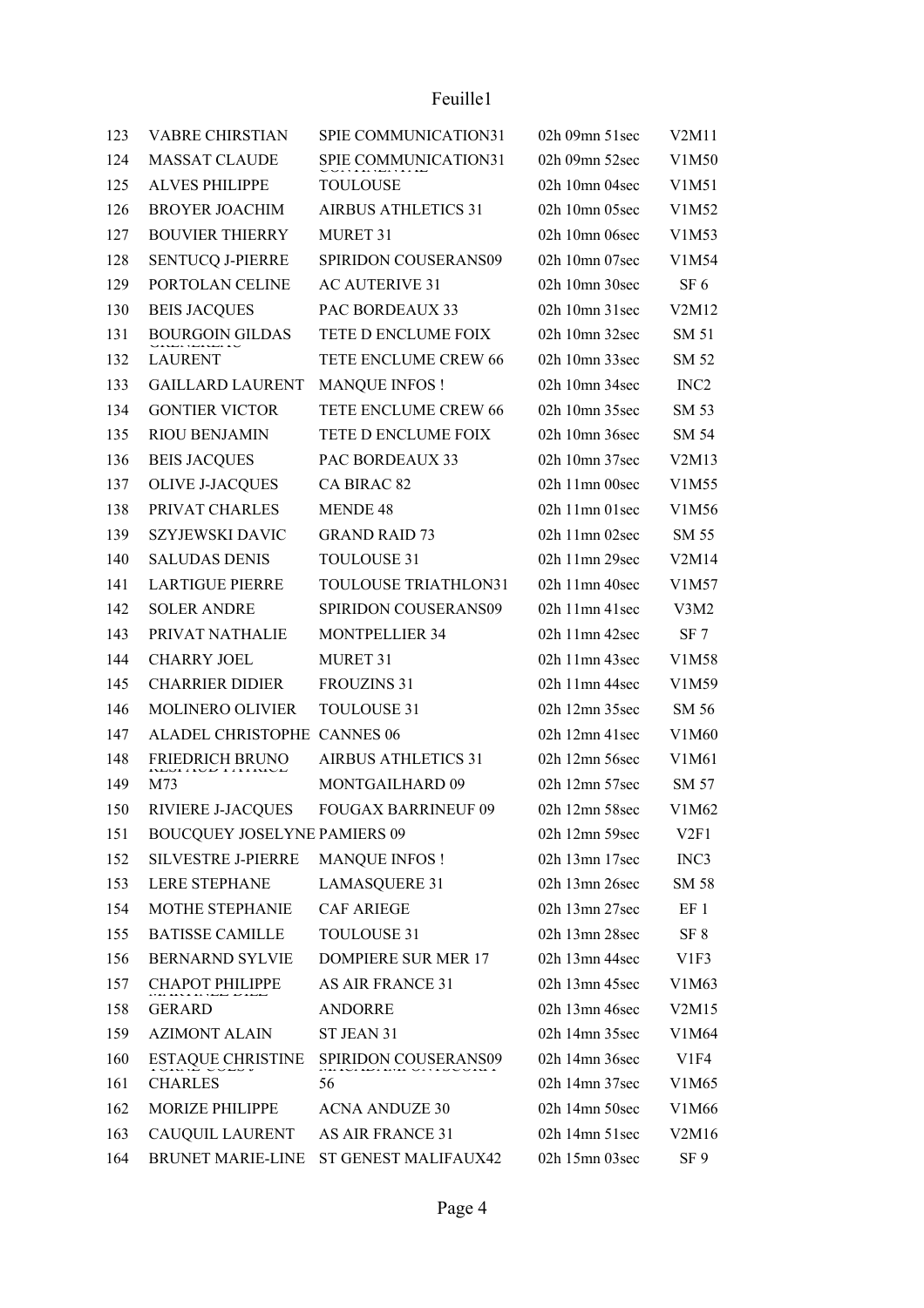| 165 | <b>BARIBAUD IGOR</b>                          | <b>TOULOUSE 31</b>          | 02h 15mn 12sec     | V1M67            |
|-----|-----------------------------------------------|-----------------------------|--------------------|------------------|
| 166 | <b>TICHADOU ANDRE</b>                         | SPIRIDON D'OCCITANIE        | 02h 15mn 30sec     | V2M17            |
| 167 | <b>BOUSQUET NICOLAS</b>                       | <b>TOULOUSE 31</b>          | 02h 15mn 53sec     | EM 4             |
| 168 | <b>FLORENT</b>                                | LESPARROU 09                | 02h 16mn 05sec     | SM 59            |
| 169 | QUERBES JACQUES                               | <b>SC GRAULHET 81</b>       | 02h 16mn 06sec     | V2M18            |
| 170 | <b>MENASSE STEPHANE</b>                       | <b>ARIEGE PYR.TRI 09</b>    | 02h 16mn 07sec     | SM 60            |
| 171 | <b>CASSAN ANDRE</b>                           | <b>LAVELANET 09</b>         | $02h$ 16mn $21sec$ | V2M19            |
| 172 | <b>FAGNOUX CECILE</b>                         | MEDOC OF COURSE 33          | 02h 16mn 22sec     | SF 10            |
| 173 | <b>LACROIX ANTOINE</b>                        | <b>CALVISON 30</b>          | 02h 16mn 23sec     | V1M68            |
| 174 | <b>BARONI DAVID</b>                           | <b>BORDEAUX 33</b>          | 02h 16mn 33sec     | SM 61            |
| 175 | <b>GARCIA J-FRANCOIS</b>                      | <b>MONTFERRIER 09</b>       | 02h 16mn 40sec     | V1M69            |
| 176 | <b>GUYON BRUNO</b>                            | <b>PUYLOUBIER NATURE 13</b> | 02h 16mn 41sec     | V1M70            |
| 177 | <b>COUTURIER ALAIN</b>                        | <b>CALC MONTPELLIER 34</b>  | 02h 17mn 03sec     | V3M3             |
| 178 | LEPVRAUD PATRICK                              | SPIE COMMUNICATION31        | 02h 17mn 13sec     | V2M20            |
| 179 | <b>DUPUY MAXIME</b>                           | LESPARROU 09                | 02h 17mn 40sec     | SM 62            |
| 180 | <b>LACROIX J-BAPTISTE</b>                     | <b>LAVAUR 81</b>            | 02h 17mn 41sec     | SM 63            |
| 181 | LERAT VERONIQUE                               | <b>COLOMIERS 31</b>         | 02h 17mn 42sec     | V <sub>1F5</sub> |
| 182 | VILLEMER PEGGY                                | TRI TLS 31                  | 02h 17mn 43sec     | <b>SF</b> 11     |
| 183 | BORDES SEBASTIEN                              | MONTLOGNON 60               | 02h 17mn 44sec     | SM 64            |
| 184 | JESUS                                         | ARRASATE-EUSKADI-ESP        | 02h 18mn 00sec     | V <sub>1F6</sub> |
| 185 | COELHO CHRISINE                               | <b>IIXASSOU 64</b>          | 02h 18mn 10sec     | V1F7             |
| 186 | LE DILY PHILIPPE                              | <b>APTT TRI MARMANDE 47</b> | 02h 18mn 13sec     | V2M21            |
| 187 | <b>LERAT HERVE</b>                            | <b>COLOMIERS 31</b>         | 02h 18mn 33sec     | V1M71            |
| 188 | <b>DUMAS SABINE</b>                           | <b>CONS GENERAL ARIEGE</b>  | 02h 18mn 58sec     | SF 12            |
| 189 | DOMONIQUE                                     | <b>TOULOUSE 31</b>          | 02h 19mn 10sec     | V1M72            |
| 190 | <b>VINCENT</b>                                | VENERQUE 31                 | 02h 19mn 33sec     | V2M22            |
| 191 | <b>GARRIGUES MYRIAM</b><br><b>Uniman Para</b> | 31                          | 02h 19mn 43sec     | V <sub>1F8</sub> |
| 192 | <b>BENOIT</b>                                 | CAUMON 09                   | 02h 19mn 44sec     | SM 65            |
| 193 | <b>SAPENA ROBERTO</b>                         | <b>CALC MONTPELLIER 34</b>  | 02h 19mn 55sec     | V1M73            |
| 194 | <b>FRANCOISE</b>                              | ST LYS 31                   | 02h 19mn 56sec     | V1F9             |
| 195 | <b>CUCURON GERMAIN</b>                        | <b>TRAIL DU CAGIRE</b>      | 02h 19mn 57sec     | V4M1             |
| 196 | <b>GAUDICHEZ PATRICK IIXASSOU 64</b>          |                             | 02h 19mn 58sec     | V1M74            |
| 197 | <b>COLOM MICHEL</b>                           | TOURNEFEUILLE 31            | 02h 20mn 09sec     | V2M23            |
| 198 | <b>CASSE FABRICE</b>                          | MONTGAILHARD 09             | 02h 20mn 32sec     | SM 66            |
| 199 | ROLLAND ALAIN                                 | <b>CA PERIGUEUX ATHLE24</b> | 02h 20mn 32sec     | V1M75            |
| 200 | <b>CANESSON SABINE</b>                        | <b>SALTA BARTAS 48</b>      | 02h 20mn 45sec     | SF 13            |
| 201 | <b>CATHALAT CORINNE</b>                       | SALSA 31                    | 02h 20mn 46sec     | V1F10            |
| 202 | TIERCELIN SACHA                               | PIBRAC 31                   | 02h 21mn 04sec     | SM 67            |
| 203 | MIQUEL ANNE MARIE BLAGNAC 31                  |                             | $02h$ 21mn 35sec   | SF 14            |
| 204 | M9                                            | <b>TOULOUSE 31</b>          | $02h$ 21mn 36sec   | SM 68            |
| 205 | <b>ALCOUFFE LAURENT</b>                       | ACFA 31                     | 02h 21mn 45sec     | SM 69            |
| 206 | <b>GOUBERT MARIKA</b>                         | A.C.P.PAMIERS 09            | 02h 21mn 56sec     | SF 15            |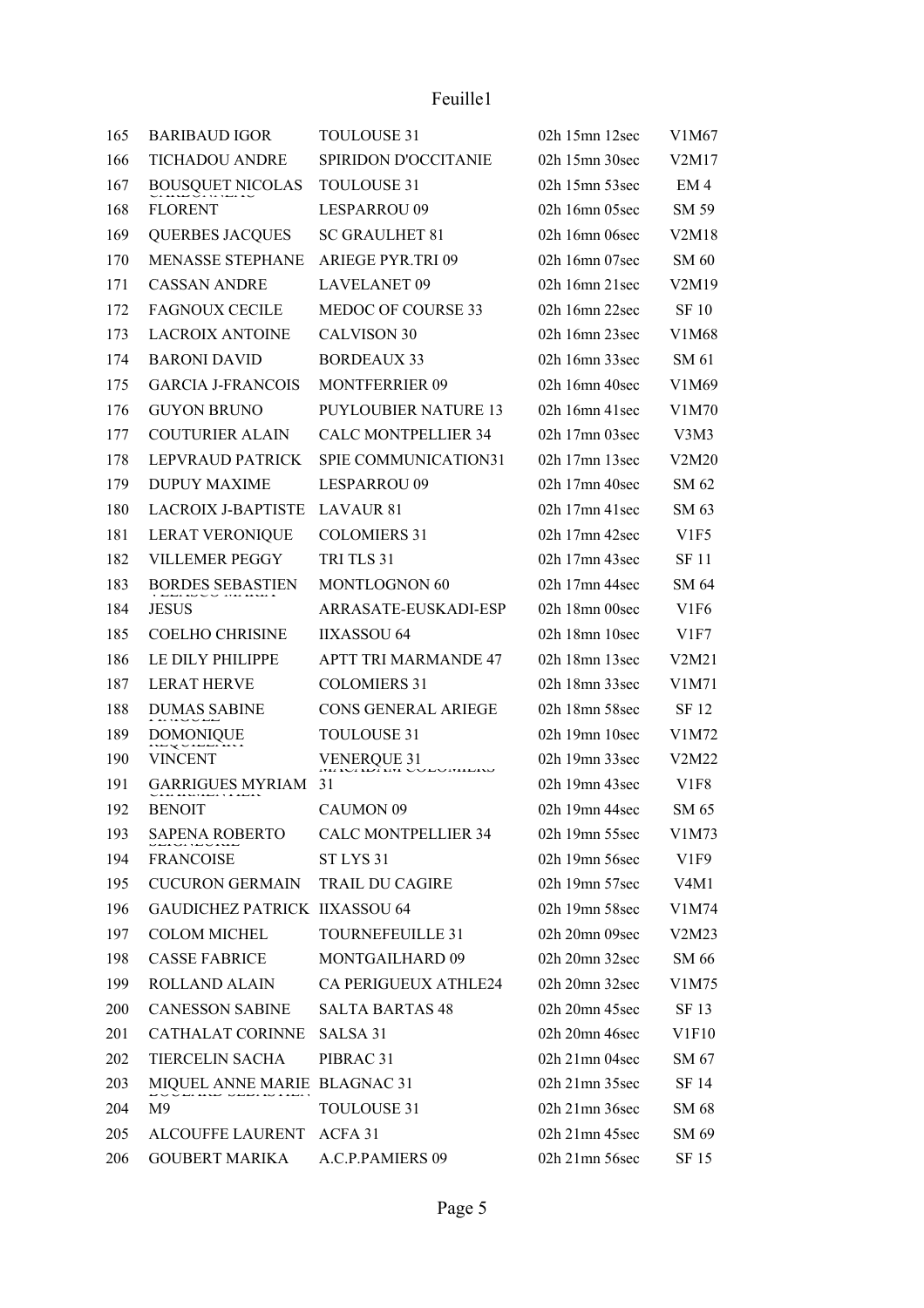| 207 | <b>BAYLE BERNARD</b>                         | <b>TOULOUSE 31</b>                     | 02h 22mn 15sec     | V1M76                       |
|-----|----------------------------------------------|----------------------------------------|--------------------|-----------------------------|
| 208 | <b>CORREIA EMMANUEL AS AIR FRANCE 31</b>     |                                        | 02h 22mn 29sec     | <b>SM 70</b>                |
| 209 | DRUELLET QUENTIN                             | <b>SULLY / LOIRE 45</b>                | 02h 22mn 36sec     | SM 71                       |
| 210 | PIGANIOL GERAUD                              | <b>TOULOUSE 31</b>                     | $02h$ 23mn $00sec$ | SM 72                       |
| 211 | <b>SIECKER ADELINE</b>                       | <b>FOYER DE L'AMITIE 65</b>            | $02h$ 23mn $01sec$ | V <sub>2F<sub>2</sub></sub> |
| 212 | STEPHANE                                     | <b>LESPARROU 09</b>                    | 02h 23mn 02sec     | SF 16                       |
| 213 | <b>GALEY LIONEL</b>                          | PEYREHORADE 40                         | $02h$ 23mn $03sec$ | SM 73                       |
| 214 | <b>FERRE J-PIERRE</b>                        | <b>LAVELANET 09</b>                    | 02h 23mn 16sec     | SM 74                       |
| 215 | RIETZLER BENOIT                              | <b>CONCARNEAU 29</b>                   | 02h 23mn 25sec     | SM 75                       |
| 216 | <b>MARTY DANIEL</b>                          | <b>VILLENEUVE D'OLMES 9</b>            | 02h 23mn 26sec     | V1M77                       |
| 217 | ROUSSELOT BRUNO                              | <b>TOULOUSE 31</b>                     | 02h 23mn 27sec     | V1M78                       |
| 218 | <b>CORNIL JOSEPHINE</b>                      | <b>BELGIQUE</b>                        | 02h 23mn 28sec     | SF 17                       |
| 219 | NIAY THOMAS                                  | TARASCON/ARIEGE 09                     | 02h 23mn 48sec     | SM 76                       |
| 220 | <b>ALADEL PHILIPPE</b>                       | STERELA 31                             | 02h 24mn 02sec     | SM 77                       |
| 221 | NARDOU CORINNE                               | <b>FROMARSAC ZACCROS 24</b>            | $02h$ 24mn $03sec$ | V1F11                       |
| 222 | <b>THIBAUT</b>                               | <b>LANTA 31</b>                        | $02h$ 24mn 04sec   | V4M2                        |
| 223 |                                              | GOURINCHAS CECILE ST ASTIER TRIATHLON4 | 02h 24mn 42sec     | V1F12                       |
| 224 | <b>SANCHEZ ALAIN</b>                         | <b>USCAT BIKE ET RUN 31</b>            | 02h 25mn 00sec     | V2M24                       |
| 225 | <b>NAVARRO JOSE</b>                          | <b>TARASCON</b>                        | $02h$ 25mn $01sec$ | V2M25                       |
| 226 | RODRIGUEZ PATRICE                            | TIS THALES 31                          | 02h 25mn 17sec     | SM 78                       |
| 227 | POUIL GERARD                                 | <b>COURIRSYMPA</b>                     | 02h 25mn 18sec     | V2M26                       |
| 228 | <b>TESSIER YVAN</b>                          | TOULOUSE 31                            | 02h 25mn 19sec     | SM 79                       |
| 229 | <b>SENESSE PASCAL</b>                        | MIREPOIX 09                            | 02h 25mn 56sec     | <b>SM 80</b>                |
| 230 | RICHARD CORINNE                              | RIVES DU TARN RUN81                    | 02h 26mn 05sec     | SF 18                       |
| 231 | <b>BOUGANT MAGALI</b>                        | <b>TALENCE 33</b>                      | 02h 26mn 23sec     | SF 19                       |
| 232 | <b>BOGDEL ALEXANDRE PŽRISOT 81</b>           |                                        | 02h 26mn 24sec     | SM 81                       |
| 233 | PIGEASSOU J-LUC                              | MEDOC OF COURSE 33                     | 02h 26mn 25sec     | V1M79                       |
| 234 | CHAMAYOU J-LUC                               | <b>SEYSSES 31</b>                      | 02h 26mn 35sec     | V1M80                       |
| 235 | ABBAL MARIE-EVE                              | <b>TOULOUSE 31</b>                     | 02h 26mn 36sec     | SF 20                       |
| 236 | <b>ADRIEN BERNARD</b>                        | <b>SALTA BARTAS 48</b>                 | 02h 26mn 50sec     | V3M4                        |
| 237 | <b>SANS DIDIER</b>                           | <b>TOULOUSE 31</b>                     | $02h$ 27mn $00sec$ | V2M27                       |
| 238 | <b>VILLA J-MARIE</b>                         | <b>CALC MONTPELLIER 34</b>             | $02h$ 27mn $01sec$ | V2M28                       |
| 239 | <b>RAMOS J-ANTOINE</b>                       | <b>CALC MONTPELLIER 34</b>             | 02h 27mn 04sec     | SM 82                       |
| 240 | DU MESNIL HUGUES                             | LAUNAC <sub>31</sub>                   | 02h 27mn 05sec     | V1M81                       |
| 241 | <b>SEGALA PHILIPPE</b>                       | ST JEAN FALGA 09                       | 02h 27mn 06sec     | V1M82                       |
| 242 | <b>SIRVEN NATHALIE</b>                       | 31                                     | 02h 27mn 32sec     | V1F13                       |
| 243 | <b>SALVAN DENIS</b>                          | <b>COUFFOULEUX 81</b>                  | 02h 28mn 33sec     | SM 83                       |
| 244 | <b>CLEMENT PASCAL</b>                        | <b>ASPHALTE 94</b>                     | 02h 28mn 45sec     | V1M83                       |
| 245 | THEVENOT WILLIAM                             | ST GENIX / GUIERS 73                   | 02h 28mn 54sec     | V1M84                       |
| 246 | <b>CHRISTINE</b><br>بخصصات بالجميلة والماردة | <b>ZINZINS COTEAUX 31</b>              | 02h 28mn 55sec     | SF 21                       |
| 247 | M75                                          | <b>ZINZINS COTEAUX 31</b>              | $02h$ 29mn 33sec   | SM 84                       |
| 248 | <b>SANCHES DANIEL</b>                        | RUNNINGCLUB AMIEZ31                    | 02h 29mn 34sec     | V3M5                        |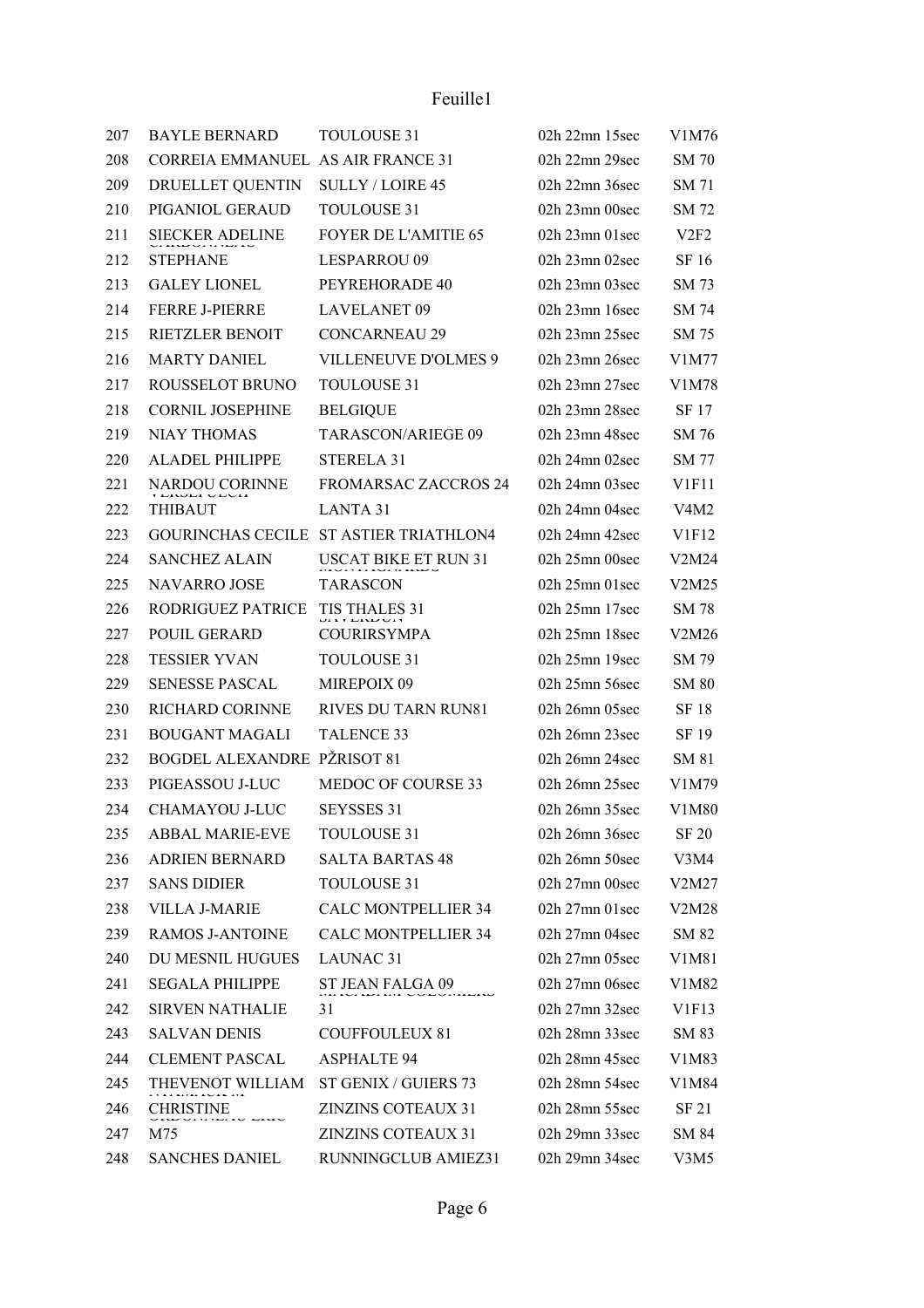| 249 | <b>MARCHAND MARC</b>                            | LAVERNOSE LACASSE 31                   | 02h 29mn 35sec     | V1M85        |
|-----|-------------------------------------------------|----------------------------------------|--------------------|--------------|
| 250 | <b>ORMIERES CLAIR</b>                           | <b>MILLE PATTES 31</b>                 | 02h 29mn 45sec     | V2F3         |
| 251 | <b>CANET BRUNO</b>                              | <b>CANET 66</b>                        | 02h 29mn 58sec     | V1M86        |
| 252 | <b>MONTERO STEPHANIE LESCURE 09</b>             |                                        | 02h 29mn 59sec     | SF 22        |
| 253 | <b>BILLOTTET ROBERT</b>                         | CA BALMA 31                            | 02h 30mn 06sec     | V3M6         |
| 254 | <b>CHAPELLO PHILIPPE</b>                        | <b>MURET 31</b>                        | 02h 30mn 12sec     | V1M87        |
| 255 | <b>GUILHON PIERRE</b>                           | <b>CONS GENERAL ARIEGE</b>             | $02h$ 31mn $02sec$ | V2M29        |
| 256 | <b>AUSTRUY PHILIPPE</b>                         | <b>AGROBITUME 31</b>                   | $02h$ 31mn $03sec$ | V1M88        |
| 257 | <b>BERTHIER ERIC</b>                            | <b>SAINT ASTIER 24</b>                 | $02h$ 31mn 04sec   | V1M89        |
| 258 | <b>MOLINO VALERIE</b>                           | MURET 31                               | $02h$ 31mn 10sec   | V1F14        |
| 259 | <b>FORGEAT CHRISTINE</b>                        | NOTRE DAME LONDRE 34                   | $02h$ 31mn 48sec   | SF 23        |
| 260 | <b>MESTRE OLIVIER</b>                           | <b>COTEAUX 31</b>                      | 02h 31mn 49sec     | SM 85        |
| 261 |                                                 | CABRIT MARIE JOSEE RIVES DU TARN RUN81 | $02h$ 31mn 57sec   | V1F15        |
| 262 | <b>FREDERIQUE</b>                               | <b>TOULOUSE 31</b>                     | 02h 32mn 13sec     | SF 24        |
| 263 | FLEURY BUCCI DIANE GARAC 31<br><b>TILOLIANO</b> |                                        | 02h 32mn 14sec     | SF 25        |
| 264 | <b>FRANCIS</b><br>no maaana                     | LA BREDE 33                            | $02h$ 32mn 30sec   | V1M90        |
| 265 | NICOLE                                          | <b>ACM RUNNING CLUB 31</b>             | 02h 33mn 05sec     | SF 26        |
| 266 | LOTIS LUCIEN                                    | A.C.P.PAMIERS 09                       | 02h 33mn 31sec     | V3M7         |
| 267 | <b>CANCEL SANDRA</b>                            | A.C.P.PAMIERS 09                       | 02h 33mn 40sec     | SF 27        |
| 268 | MONTERO MICHEL                                  | LESCURE 09                             | 02h 33mn 52sec     | SM 86        |
| 269 | <b>ALBAN ANDRE</b>                              | AJT31                                  | 02h 34mn 22sec     | V1M91        |
| 270 | <b>GRAVELAT PHILIPPE</b>                        | <b>RUNNINGCLUB AMIEZ31</b>             | 02h 34mn 23sec     | V1M92        |
| 271 | <b>ARDILLY MAUD</b>                             | <b>BLAGNAC 31</b>                      | 02h 34mn 45sec     | SF 28        |
| 272 | <b>ALVAREZ CORINNE</b>                          | BEZAC <sub>09</sub>                    | $02h$ 35mn $10sec$ | SF 29        |
| 273 | BROSSARD CAROLINE BRASSAC 09                    |                                        | 02h 35mn 16sec     | SF 30        |
| 274 | <b>ESCRIBE J-FRANCOIS</b>                       | <b>VELELYRAPTER 31</b>                 | 02h 35mn 23sec     | V1M93        |
| 275 | <b>CAUSSADE PHILIPPE</b>                        | <b>LESPONNE 65</b>                     | 02h 35mn 24sec     | V1M94        |
| 276 | <b>BALLOT SARA</b>                              | <b>AIRBUS ATHLETICS 31</b>             | 02h 35mn 25sec     | SF 31        |
| 277 | <b>BALON J-LUC</b>                              | <b>AIRBUS ATHLETICS 31</b>             | 02h 35mn 26sec     | V2M30        |
| 278 | <b>DIEVAL ERIC</b>                              | <b>GRATENTOUR 31</b>                   | 02h 35mn 34sec     | V1M95        |
| 279 | <b>MARTINEZ CAROLE</b>                          | ST JEAN FALGA 09                       | 02h 35mn 40sec     | SF 32        |
| 280 | <b>BARCELO SEBASTIEN</b>                        | PERPIGNAN 66                           | 02h 36mn 00sec     | SM 87        |
| 281 | VALERIE                                         | <b>ANIANE 34</b>                       | 02h 36mn 10sec     | V1F16        |
| 282 | <b>BERDEIL PHILIPPE</b>                         | <b>FROUZINS 31</b>                     | 02h 36mn 25sec     | V1M96        |
| 283 | PORTIER WILLY                                   | <b>RAIDEUR.COM 70</b>                  | 02h 36mn 59sec     | <b>SM 88</b> |
| 284 | <b>DUNET THOMAS</b>                             | <b>BURES/YVETTE 91</b>                 | 02h 37mn 07sec     | JM2          |
| 285 | <b>CAHUZAC CELINE</b>                           | <b>COLOMIERS 31</b>                    | 02h 37mn 29sec     | V1F17        |
| 286 | <b>CHELBAB REBIA</b>                            | STERELA 31                             | 02h 37mn 30sec     | V1F18        |
| 287 | <b>ARNAUDE NATHALIE</b>                         | <b>AC AUTERIVE 31</b>                  | 02h 37mn 35sec     | SF 33        |
| 288 | <b>DOUCLEFF MATT</b>                            | <b>USA</b>                             | 02h 38mn 26sec     | SM 89        |
| 289 | MICHAELEEN                                      | <b>USA</b>                             | 02h 38mn 27sec     | SF 34        |
| 290 | <b>SERRA J-MARIE</b>                            | LOISIRS PAYS OLMES09                   | 02h 38mn 41sec     | V2M31        |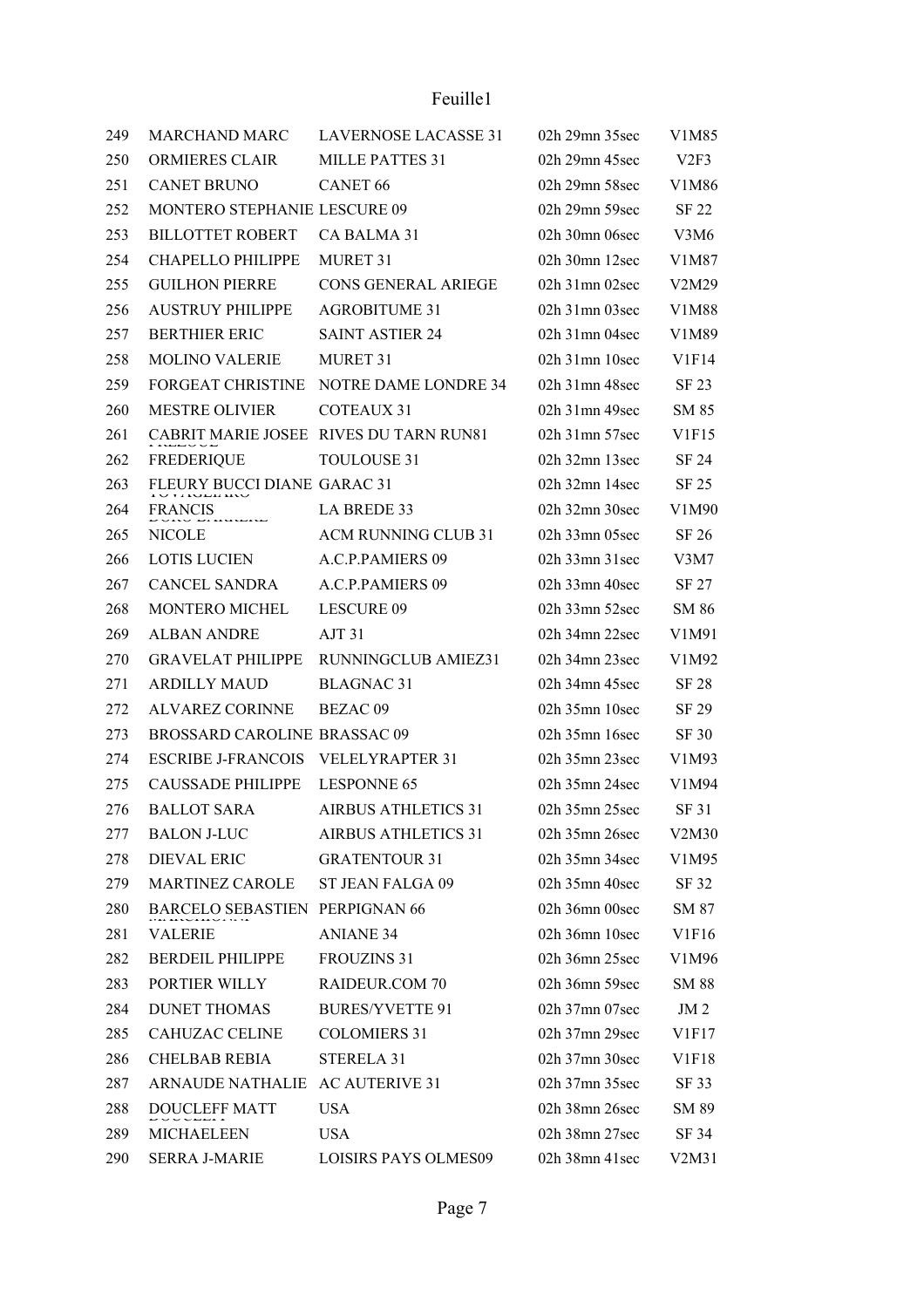| 291 | <b>BRUNET MAGALI</b>                                     | <b>BRUZ ATHLE 35</b>                | 02h 38mn 42sec     | EF <sub>2</sub> |
|-----|----------------------------------------------------------|-------------------------------------|--------------------|-----------------|
| 292 | <b>BARE M-FRANCE</b>                                     | <b>BERDEIL 31</b>                   | 02h 39mn 03sec     | SF 35           |
| 293 | <b>KULIFAJ ALAIN</b>                                     | ALBI <sub>81</sub>                  | 02h 39mn 04sec     | V1M97           |
| 294 | <b>HOREAU PAUL</b>                                       | <b>BEAUCAIRE 49</b>                 | 02h 39mn 05sec     | V3M8            |
| 295 | <b>BILOTTA J-FRANCOIS</b>                                | TIS THALES 31                       | 02h 39mn 06sec     | V1M98           |
| 296 | <b>REZE PHILIPPE</b>                                     | <b>CHAMPAGNEUX 73</b>               | 02h 39mn 07sec     | V1M99           |
| 297 | LEFEBVRE AUDE<br>                                        | <b>FONTENILLES 31</b>               | 02h 39mn 08sec     | SF 36           |
| 298 | <b>CELINE</b>                                            | MURET 31                            | 02h 40mn 13sec     | SF 37           |
| 299 | <b>STAGE FLORENCE</b>                                    | <b>TOULOUSE 31</b>                  | 02h 40mn 23sec     | V1F19           |
| 300 | GAUCHET J-MICHEL                                         | <b>TOULOUSE 31</b>                  | 02h 40mn 24sec     | SM 90           |
| 301 | <b>VALERIE</b>                                           | <b>LAMASQUERE 31</b>                | 02h 40mn 25sec     | <b>SF38</b>     |
| 302 | <b>MARCEL SEBASTIEN</b><br>UULEETE INI BISBU             | <b>BEAUZELLE 31</b>                 | 02h 40mn 36sec     | SM 91           |
| 303 | ANGE                                                     | MEDOC OF COURSE 33                  | $02h$ 41mn $01sec$ | V1F20           |
| 304 | <b>BERSAT DIDIER</b>                                     | <b>FROMARSAC ZACCROS 24</b>         | 02h 41mn 10sec     | V1M100          |
| 305 | <b>LARIVIERE ANNIE</b>                                   | <b>CHAPELLE GONAGUET 24</b>         | 02h 41mn 11sec     | V1F21           |
| 306 | <b>TARDY ARMELLE</b>                                     | AIRBUS ATHLETICS 31                 | 02h 41mn 12sec     | SF 39           |
| 307 | MARTINEZ NATHALIE COURIRSYMPA                            |                                     | 02h 42mn 00sec     | V1F22           |
| 308 | SINSOU LAURENCE<br>uu uu qurum                           | <b>COURIRSYMPA</b>                  | 02h 42mn 01sec     | V1F23           |
| 309 | <b>CHRISTINE</b>                                         | <b>TOULOUSE 31</b>                  | 02h 42mn 18sec     | V1F24           |
| 310 | <b>VIATGE NATHALIE</b>                                   | <b>AIRBUS ATHLETICS 31</b>          | 02h 42mn 24sec     | V1F25           |
| 311 | <b>LETAIEF SABRINA</b>                                   | <b>LOS GROULOS 31</b>               | 02h 42mn 25sec     | SF 40           |
| 312 | <b>SANABRE JUSTA</b>                                     | <b>CALC MONTPELLIER 34</b>          | 02h 43mn 45sec     | V1F26           |
| 313 | VIQUENDI ISABELLE                                        | <b>AGROBITUME 31</b>                | $02h$ 44mn 51sec   | V1F27           |
| 314 | <b>MARSILI J-JOSEPH</b>                                  | <b>AGROBITUME 31</b>                | 02h 44mn 52sec     | V1M101          |
| 315 |                                                          | MORAND CATHERINE MEDOC OF COURSE 33 | 02h 45mn 01sec     | <b>V1F28</b>    |
| 316 | <b>QUENTIN VIRGINIE</b>                                  | CNSQY 78                            | 02h 46mn 08sec     | V1F29           |
| 317 | <b>MANZAN BERNARD</b><br><b>TALIER VEHIT TEALERERING</b> | ST ELIX LE CHATEAU31                | 02h 46mn 32sec     | SM 92           |
| 318 | M82                                                      | <b>TOULOUSE 31</b>                  | 02h 46mn 45sec     | SM 93           |
| 319 | BELLESTIT MAGALIE                                        | TOULOUSE 31                         | 02h 46mn 46sec     | <b>SF41</b>     |
| 320 | <b>CHRISTIAN</b>                                         | LE DOUHET 17                        | 02h 46mn 47sec     | V2M32           |
| 321 | PRADEL SYLVIE                                            | <b>BLAGNAC 31</b>                   | 02h 46mn 57sec     | V1F30           |
| 322 | VERZENI LIONEL                                           | LAGARDELLE / LEZE 31                | 02h 47mn 40sec     | V1M102          |
| 323 | DEGERS LAURENCE                                          | 31                                  | 02h 47mn 41sec     | V1F31           |
| 324 | M69                                                      | STERELA 31                          | 02h 48mn 44sec     | SM 94           |
| 325 | PETIT CHRISTINE                                          | LFA - TRETS 13                      | 02h 48mn 54sec     | V2F4            |
| 326 | LOUBIERE FLORENCE PIED LURON 31                          |                                     | 02h 48mn 55sec     | V1F32           |
| 327 | PERRET EVELYNE                                           | PIED LURON 31                       | 02h 48mn 56sec     | V1F33           |
| 328 | <b>GAGNEUX DANIEL</b>                                    | PIED LURON 31                       | 02h 48mn 57sec     | V1M103          |
| 329 | ROCA CHRISTOPHE                                          | SPIE COMMUNICATION31                | 02h 50mn 19sec     | V1M104          |
| 330 | <b>VILLIER GERARD</b>                                    | SPIRIDON COUSERANS09                | 02h 50mn 20sec     | V3M9            |
| 331 | <b>VIDAL ALAIN</b>                                       | <b>FROUZINS 31</b>                  | 02h 50mn 45sec     | V1M105          |
| 332 | <b>GOUBERT ARLETTE</b>                                   | A.C.P.PAMIERS 09                    | 02h 51mn 11sec     | V2F5            |